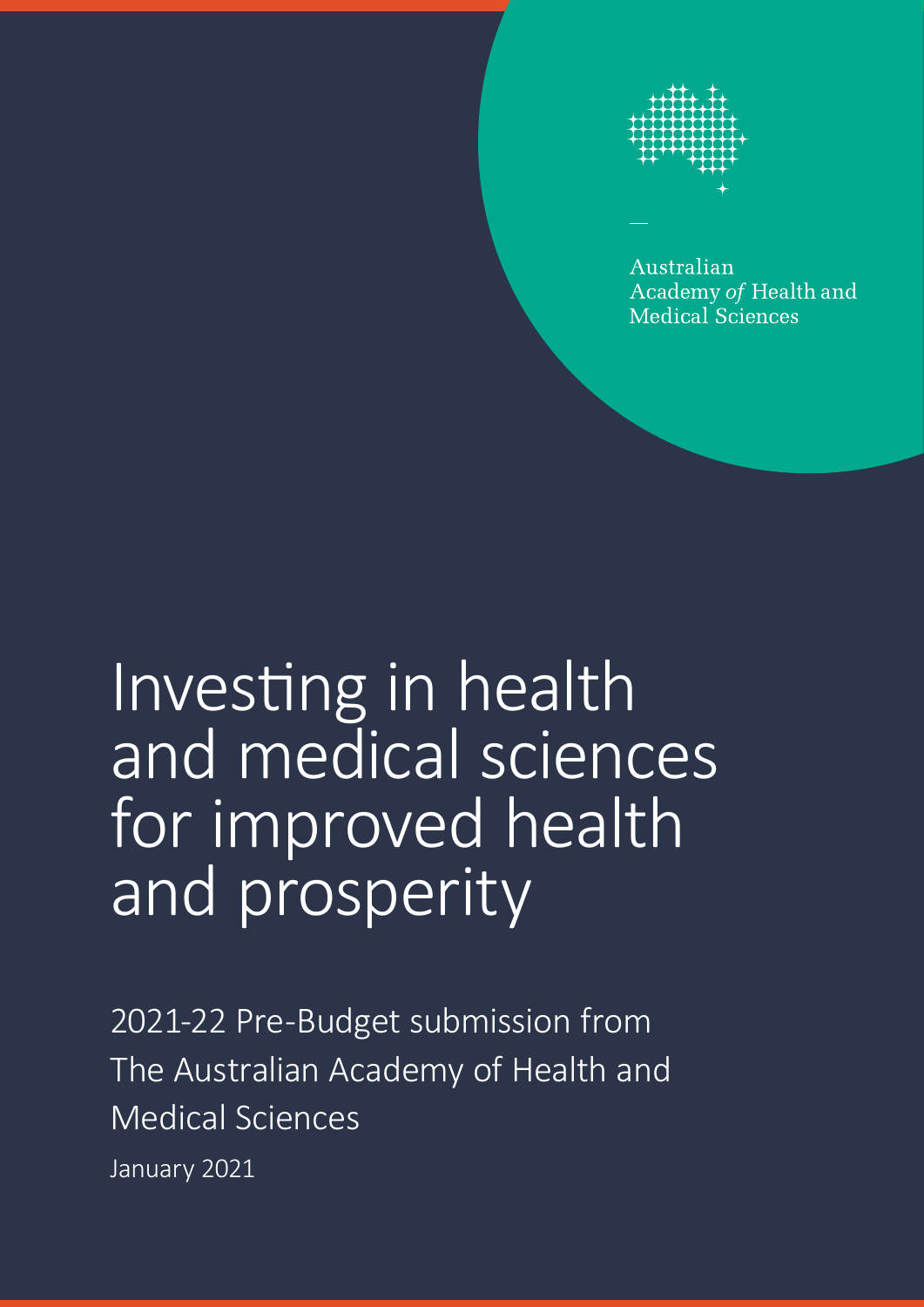## Summary

COVID-19 has driven home the importance of an adaptable, skilled and responsive research and innovation sector working in concert with government, industry and the community. The value of a vibrant health and medical research environment has never been so clear. Measures in the Budget should harness research and innovation to leverage Australia's success in addressing the COVID-19 pandemic, and ensure we are prepared for future national and global health challenges.

Australia's response to the COVID-19 pandemic and its success in maintaining low case numbers and fatalities has been achieved thanks to our effective public health response, and community and government trust in science. The evidence produced through research and innovation has helped navigate the knowns and unknowns imposed by the novel coronavirus and the sector continues to play a vital role. Australia has been at the forefront of research efforts on SARS-CoV-2 and COVID-19 – leading the world in characterising the virus and deploying effective public health measures, and working at the cutting edge to develop diagnostics, vaccines and treatments. Australia was able to move quickly in these areas as a result of the expertise built from past investment in public health and basic laboratory research in areas such as microbiology and immunology.

We propose strategic investments in five areas to ensure that research and innovation are utilised to drive forward Australia's economic and societal recovery from the pandemic and beyond:

### Investing in research and innovation

Gross expenditure on R&D must increase annually in real terms and should be returned to a positive trajectory as a proportion of GDP, ideally working towards a longer term goal more consistent with the OECD average. Increased government expenditure on R&D can be leveraged to boost R&D spending from other sectors, such as industry. Long-term, sustainable and predictable government investment will help Australia retain its competitive edge, equip us to address future health challenges and ensure we continue to reap associated economic and societal benefits. Investment is needed throughout the research pipeline – from basic through to translational research and implementation.

### Building research infrastructure and workforce capacity

Funding is needed to build Australia's research infrastructure capacity and associated multi-disciplinary expertise, particularly to serve preparedness plans. Facilities must be agile to allow re-purposing if necessary. Future preparedness depends on investment in research and innovation across disciplines in science, health, engineering, social sciences and the humanities to ensure we have the right mix of infrastructure including access to data, knowledge and expertise.

#### Strengthening and securing our workforce

To support early- and mid-career researchers (EMCRs) across the sector's disciplines, funding should be made available for additional emerging leadership NHMRC Investigator Grants to target the best and brightest applicants in the pool. EMCRs are crucial to delivering the government's long-term vision for a world-leading health and medical research sector, but they have been substantially impacted by the pandemic. We suggest 40 additional awards annually.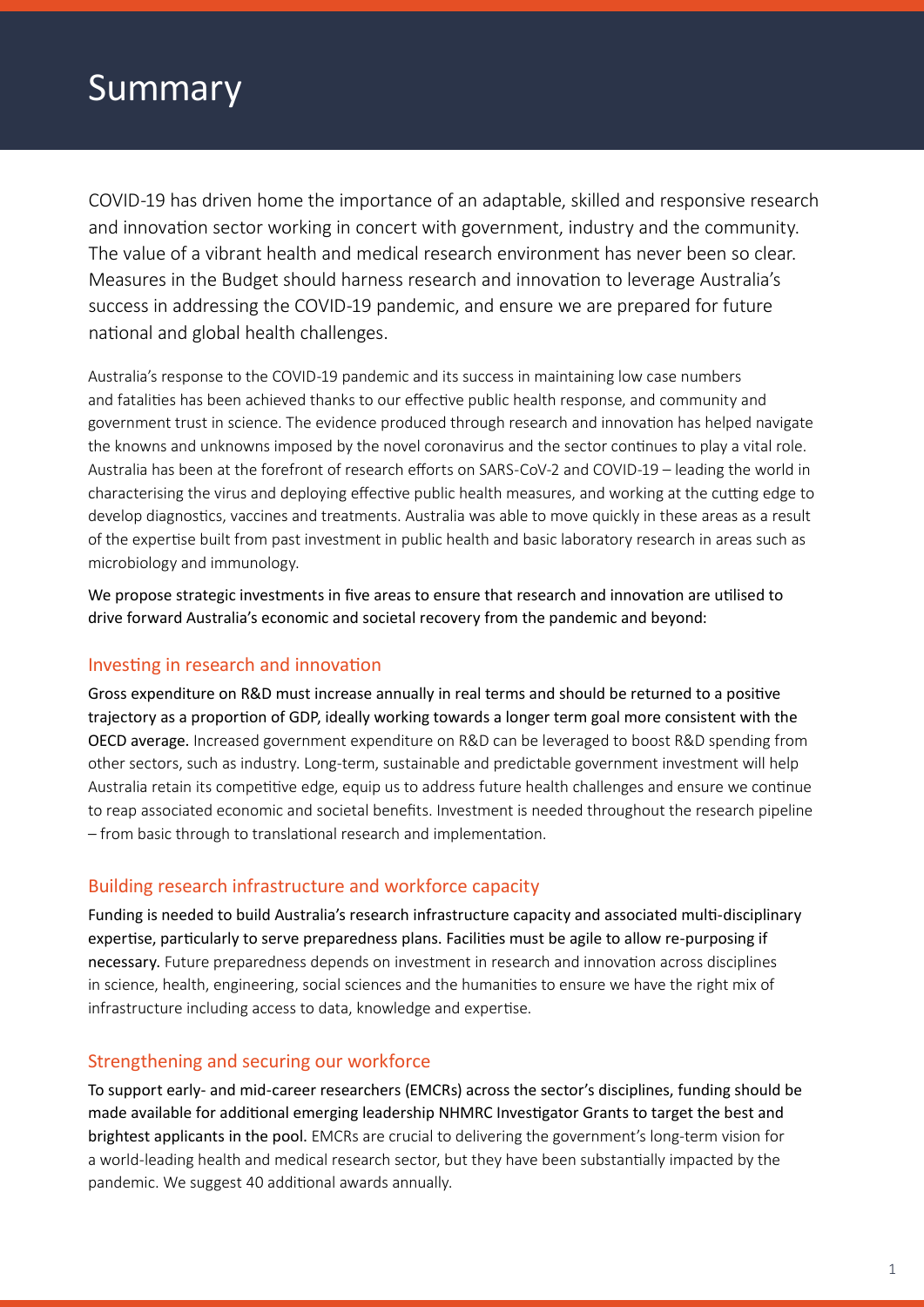### Embedding research in the health system to improve health and wellbeing

The benefits of embedding research and its translation in the health system are clear. These endeavours must be a priority objective across the health system and governments should use innovative incentives to encourage service providers to increase their commitment to research. The pandemic has also reminded us of the value of clinician scientists, who must be empowered to undertake both clinical and research responsibilities and given the time and support to do so. The Academy is working to develop a vision for how this can be achieved post-pandemic.

### Providing science advice for the benefit of all Australians

Expert scientific advice has played a key role in addressing the pandemic. Australian governments' efforts to seek out the evidence to inform decisions should be celebrated and the renewed bilateral relationship between governments and the sector nurtured and cemented.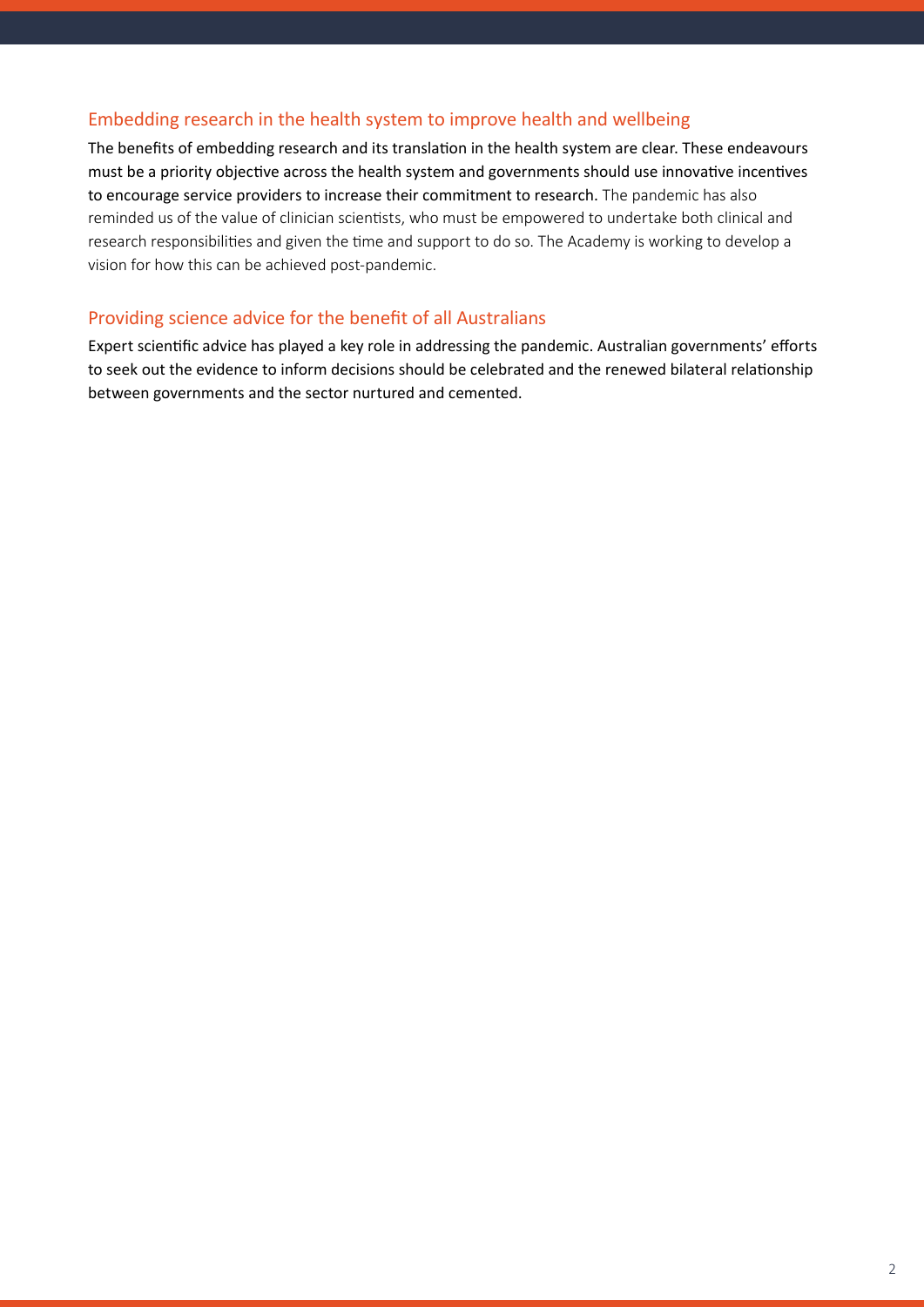### Investing in research and innovation

Gross expenditure on R&D must increase annually in real terms and should be returned to a positive trajectory as a proportion of GDP, ideally working towards a longer term goal more consistent with the OECD average.

Research and innovation drive economic growth and productivity, and are therefore crucial to the nation's future prosperity. Data consistently show that investing in health and medical research brings exceptional returns – a recent estimate suggests Australia sees a return of \$3.90 for every \$1 invested in health and medical research.<sup>1</sup> These trends are seen not only at a national level, but at the state and territory level, as well as internationally.<sup>2,3</sup>

Maximising research efficiency and impact requires long-term, sustainable and predictable funding. However, Australia's investment in research and innovation has been falling behind that of other similar nations – gross expenditure on research and development (GERD) as a proportion of GDP was 2.25% in 2008-09, but only 1.79% in 2017-2018.4

This downward trend is even more concerning given that GERD across the OECD is not only higher, but has been rising – from 2.18% to 2.34% over the decade to 2017 (Figure 1\*).<sup>5</sup> As a component of GERD, Australian government spending on R&D has also fallen: from 0.24% of GDP in 2015-2016 to 0.18% in 2017-18, again well below the OECD average of 0.23% for the same period.<sup>6</sup> Government R&D spending is of particular importance due to its role in leveraging other sources of investment.



Australian business expenditure on research and development (BERD), a critical component of GERD, has also fallen in recent years, dropping from 1.18% in 2013-14 to 0.94% in 2017-18.<sup>6</sup> Australia needs to foster and promote cross-sector collaboration to attract such investment and drive up BERD. Figure 2 shows the composition of Australian R&D spending in 2017/18.†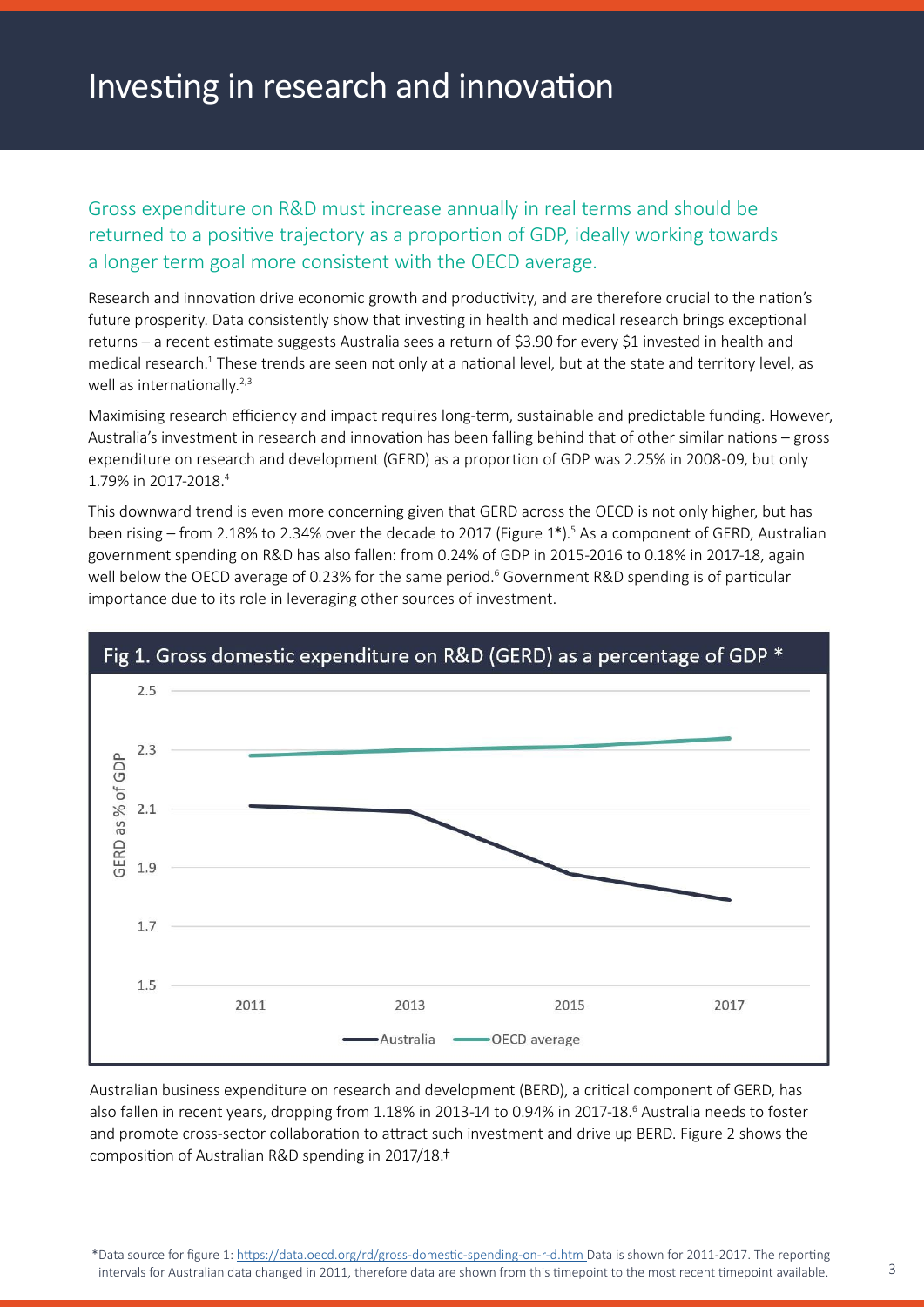

Australia's research and innovation base must balance funding across the entire pipeline – from basic through to translational research and implementation. The NHMRC and MRFF have provided an important platform for doing so in health and medical research. A research translation fund to support other disciplines would further enhance Australia's capabilities.

#### Case study: Supporting pandemic research throughout the research pipeline

Australia has been at the forefront of global research efforts during the pandemic – punching above our weight as a result of our world class research base.

A scientist in Sydney played a key role in the discovery and genomic characterisation of the SARS-CoV-2 virus, which has been fundamental to the rapid development of diagnostic tests worldwide.<sup>7,8</sup>

Researchers in Melbourne were also first to culture the coronavirus in a lab outside of China, providing the data for scientists across the world to refine diagnostics, develop animal models of the disease and begin testing antiviral drugs and vaccines.<sup>9</sup> The virus was isolated from the first cases diagnosed in Australia and Australian researchers were also responsible for discovering the human immune system response to the virus.<sup>10</sup> Separately Australian scientists have pioneered new vaccine platforms and adaptive clinical trial designs, as well as the rapid development of diagnostics that can be used at the point of care, including in remote Indigenous communities.<sup>11,12</sup>

These leading health and medical research efforts were only possible because of long-term Government investment in our public health, virology, immunology and genomics workforces – incorporating basic and clinical expertise. Research and innovation is a pipeline and it has been clear during the pandemic that we have needed expertise from fundamental biomedical research through to clinical and population health, to facilitate translational impact. This is exemplified in our infographic, 'Research translation: vaccine development starts in the lab'.

†Data sources for Figure 2: Data sourced from the OECD and the ABS, which are reported using a mix of calendar and financial years, but are not reported for every year. To generate Figure 2, we used data related to either 2017 or 2017/18, which we consider to be the most complete recent dataset available. Specific sources are as follows:

GERD: OECD Main Science and Technology Indicators – GERD as a percentage of GDP (2017); ABS Research and Experimental Development, Businesses, Australia – GERD as a percentage of GDP (2017-18) [\(https://www.abs.gov.au/statistics/industry/technology-and-innovation/re](https://www.abs.gov.au/statistics/industry/technology-and-innovation/research-and-experimental-development-businesses-australia/latest-release#gross-expenditure-on-r-d-gerd-)[search-and-experimental-development-businesses-australia/latest-release#gross-expenditure-on-r-d-gerd-](https://www.abs.gov.au/statistics/industry/technology-and-innovation/research-and-experimental-development-businesses-australia/latest-release#gross-expenditure-on-r-d-gerd-)).

GOVERD: OECD Main Science and Technology Indicators – GOVERD as a proportion of GDP (2017).

BERD: OECD Main Science and Technology Indicators – BERD as a percentage of GDP (2017).

PNPERD: ABS Research and Experimental Development, Government and Private Non-Profit Organisations, Australia – PNPERD as a proportion of GDP (2016-17) [\(https://www.abs.gov.au/ausstats/abs@.nsf/Latestproducts/8109.0Main%20Features22018-19?opendocu](mailto:https://www.abs.gov.au/ausstats/abs@.nsf/Latestproducts/8109.0Main%20Features22018-19?opendocument&tabname=Summary&prodno=8109.0&issue=2018-19&num=&view=)[ment&tabname=Summary&prodno=8109.0&issue=2018-19&num=&view=\)](mailto:https://www.abs.gov.au/ausstats/abs@.nsf/Latestproducts/8109.0Main%20Features22018-19?opendocument&tabname=Summary&prodno=8109.0&issue=2018-19&num=&view=).

HERD: OECD Main Science and Technology Indicators – HERD as a percentage of GDP (2017).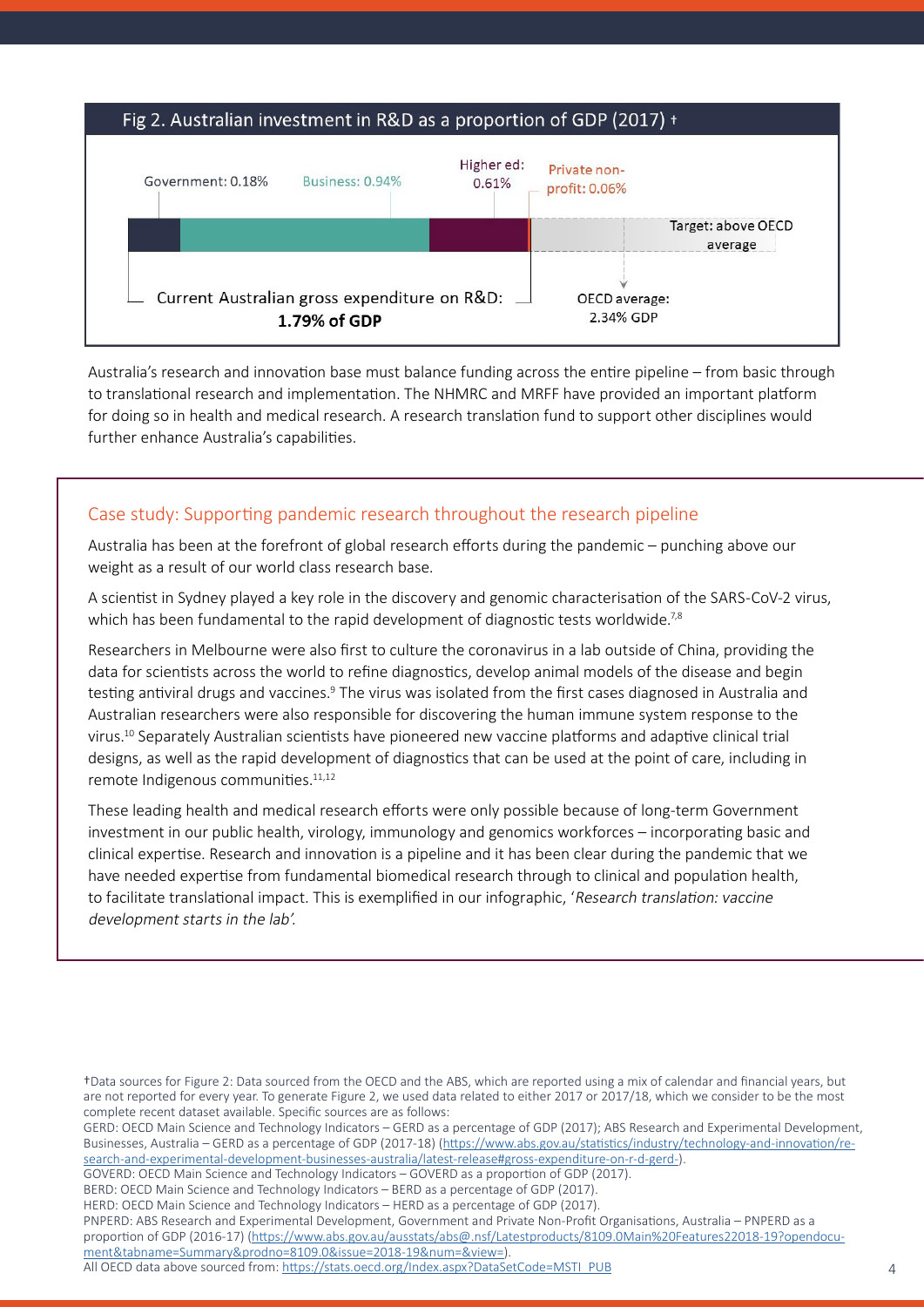### **Research translation: vaccine development starts in the lab**



### **In the lab**

**In the lab**

Virologists, immunologists and other scientists have been **working for decades to understand viruses and other pathogens** so that when a pandemic strikes, they can quickly apply this understanding to:

Vaccine researchers have been working for **many years to develop vaccine platforms** that can be put to use as soon as a pandemic arrives – **against any pathogen**. They need an antigen for the vaccine that will stimulate a strong and durable immune response. They take the new knowledge from virologists and immunologists and get to work with their various platforms. There are four main types of platform:

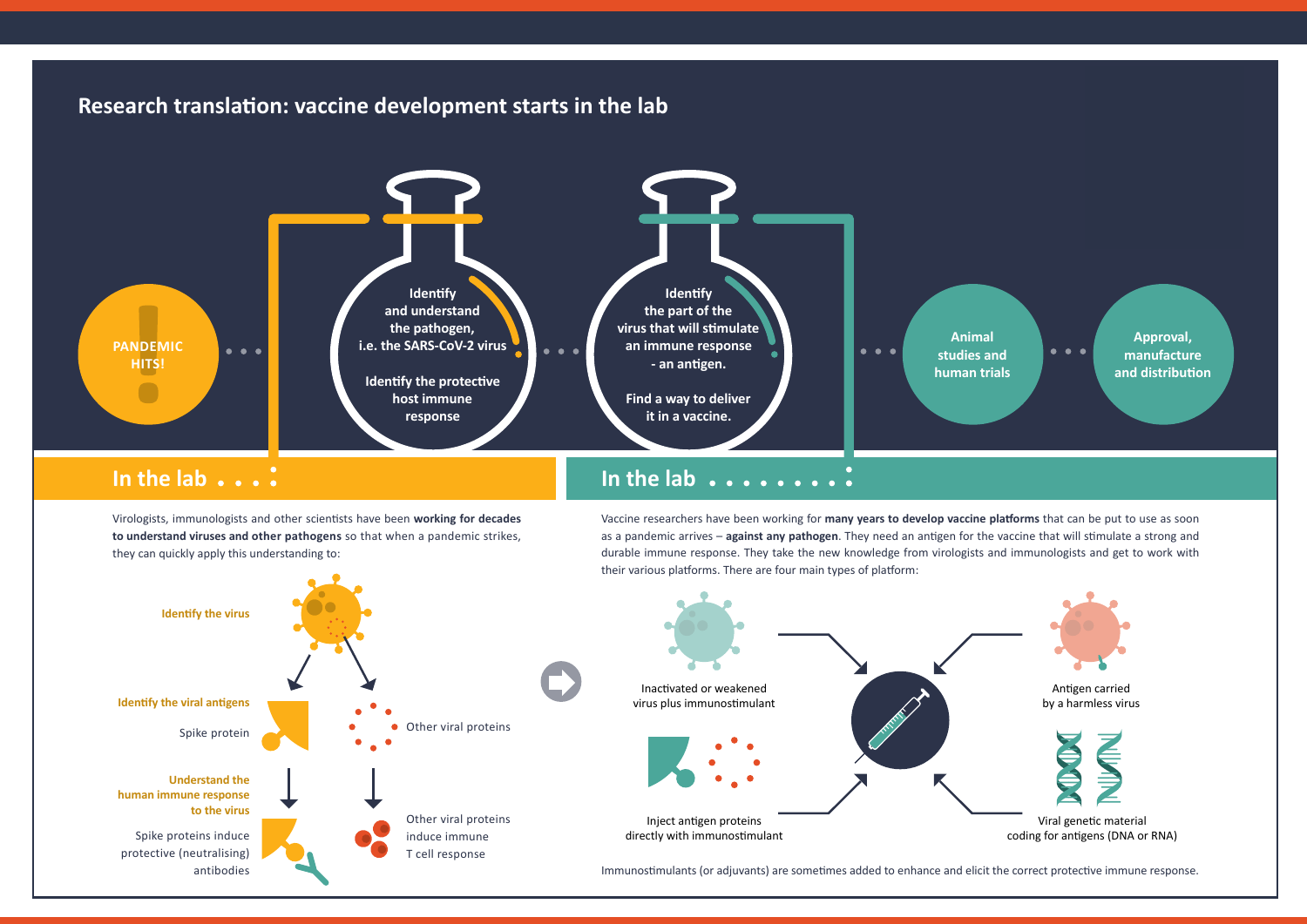### Building research infrastructure and workforce capacity

### Funding is needed to build Australia's research infrastructure capacity and associated multi-disciplinary expertise, particularly to serve preparedness plans. Facilities must be agile to allow re-purposing if necessary.

To ensure future preparedness, we must start building capacity to address current infrastructure gaps. A 2017 government report identified limitations in Australia's medical countermeasure capabilities, such as capacity shortages to produce vaccines at scale, and we have seen evidence of this during the current pandemic.<sup>13</sup>

Building research infrastructure capacity and developing preparedness plans should incorporate expertise from across the health and medical sector, including our leading research universities, MRIs, industry and NGOs. They should foster agile facilities, for example biologics manufacturing that is designed to be productive at all times and can be quickly repurposed during an emergency to produce vaccines or treatments on Australian soil. The presence of industry in Australia, such as CSL, bolsters our capacity to produce vaccines and treatments, and further research infrastructure investment will attract and retain business to our shores, which is of particular value in emergencies.

### Case study: The need for agile research infrastructure during the COVID-19 pandemic

The health and medical research sector has shown considerable flexibility during the pandemic – responding quickly and overcoming barriers to facilitate world-leading research. Studies have been fast-tracked, data have been shared and academic-industry collaborations have been rapidly developed, for the ultimate benefit of patients and the community. However a lack of crucial research infrastructure has limited the nation's capacity to translate our outstanding discovery science into vaccine and therapeutics development and manufacture. In particular, the risks of depending on an international vaccine supply chain have highlighted the need for local advanced manufacturing facilities.

Research infrastructure includes not only physical facilities and equipment, but also data assets and the data science expertise needed to ensure that sound evidence for health policy and practice is extracted from these data.14 Australian health data are currently fragmented across jurisdictions and sectors with complex governance that hinders their use for innovative research.15

The COVID-19 pandemic has highlighted the critical need for a national, accessible, data asset that spans all states and territories. This will bring together disease notifications, primary care and hospital records, and death registrations to enable rapid generation of evidence about the impacts of pandemics and other emergencies, and answer additional critical questions to improve health and health services. This will also be crucial if we are to make best use of artificial intelligence in future.16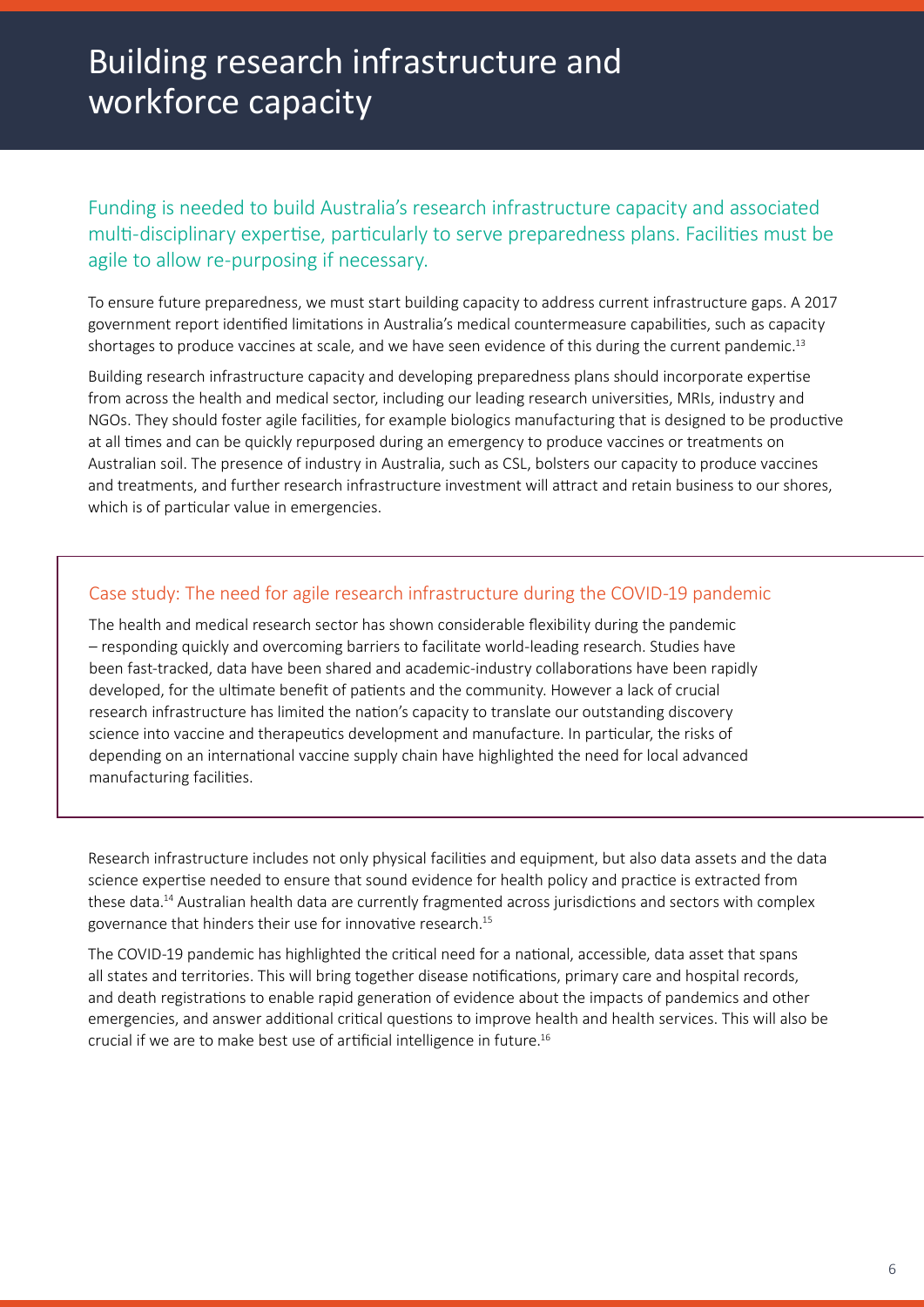### Strengthening and securing our workforce

To support early- and mid-career researchers (EMCRs) across the sector's disciplines, funding should be made available for additional emerging leadership NHMRC Investigator Grants to target the best and brightest applicants in the pool.

Strategic investment in disciplines across science, health, engineering, social sciences and the humanities will ensure we are equipped with the right mix of knowledge and expertise to address future challenges. Indeed, Australia's success in tackling the pandemic has relied on findings using a multi-disciplinary approach. The infographic, 'How interdisciplinary expertise is coming together to address the pandemic', outlines key examples.

In particular, EMCRs play an important role in securing the future of our health and medical science workforce. However they face a particular set of challenges, and the sector is at risk of losing talented researchers at these career stages, who are crucial to delivering the government's vision for a world-leading health and medical research sector, now and in the future. Programs are required to support EMCRs in navigating these growing challenges so that we retain talent and nurture future leaders. AAHMS currently operates a highly regarded career development and engagement program, which could be broadened, with appropriate resourcing, to provide this crucial support.

We must utilise the full breadth of talent of Australia's research sector, with ongoing investment in programs that drive up diversity and inclusion in STEMM.

#### Case study: The impact of the pandemic on EMCRs

The pandemic has had profound impacts on the health and medical research sector, with funding and job security identified as concerning challenges for EMCRs. Our discussions with EMCRs have highlighted a number of causes of career disruptions due to the pandemic. This has included delays to funding processes and data acquisition, reduced funding opportunities, and reduced access to building networks and collaborations. These challenges all impact on EMCR ability to build experience and track record, vital foundations for future success.

Additionally, the university sector is under considerable financial strain and large numbers of academic staff have been made redundant.<sup>17,18</sup> These changes impact on EMCRs in two ways – firstly, there is little residual capacity for our research intensive universities to provide financial support; and secondly, academic mentors may no longer be working in the sector.

### Call for funding

Funding is the primary mechanism through which these challenges can be addressed. We propose a program of support for early career health and medical researchers that would fund 40 additional emerging leadership (EL) NHMRC Investigator Grants per year:

- Goal: to ensure that we are supporting rising stars in health and medical research as part of Australia's recovery from the COVID-19 pandemic.
- Delivery: funding to support 40 additional Investigator Grants (20 EL1 and 20 EL2 levels) each year, starting with the forthcoming round. These additional awards could be targeted to the top 20 in each cohort, with recipients recognised and celebrated by giving the fellowships a specific title to signal their prestigious nature. Such recognition is valuable for building the career of an EMCR.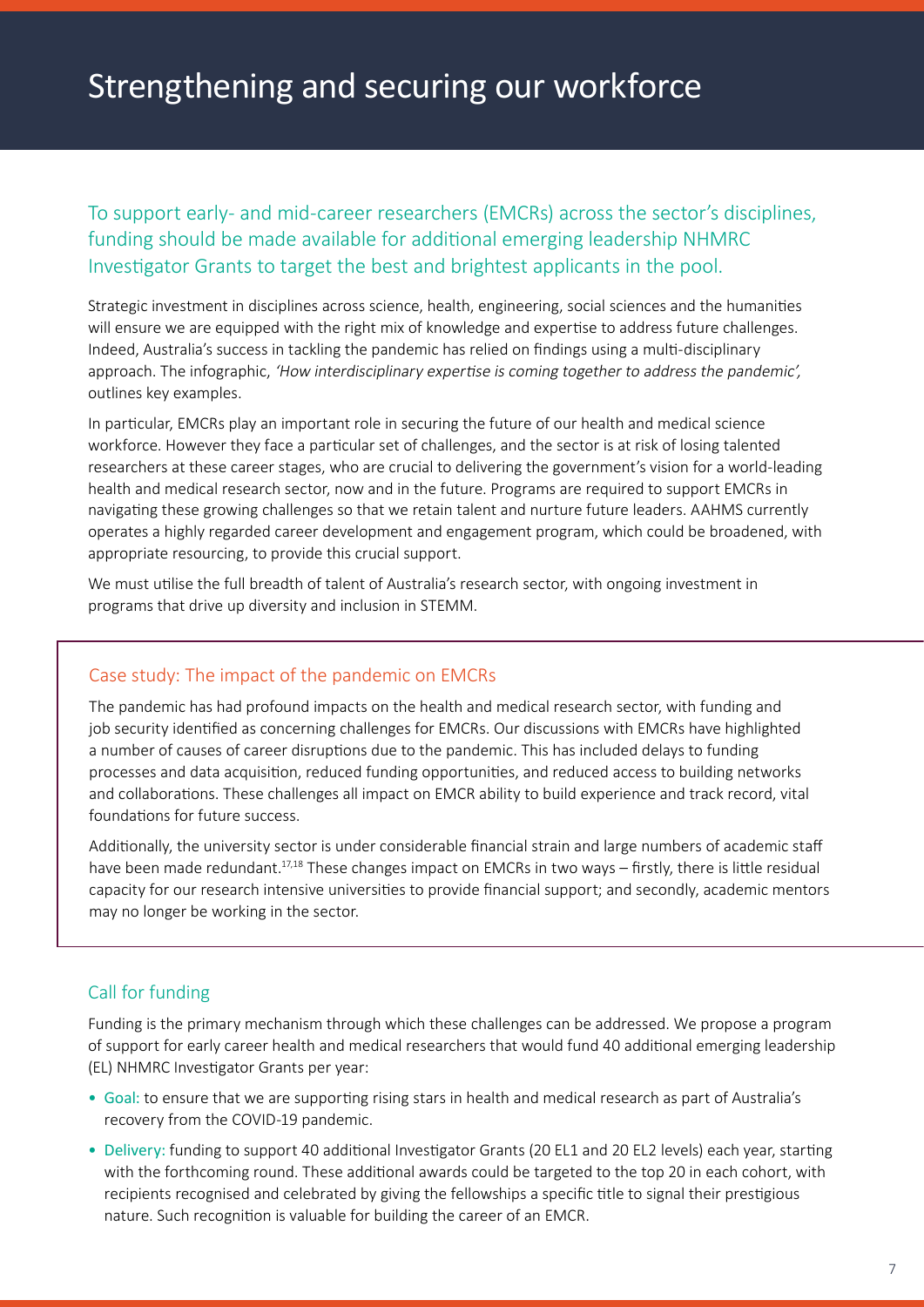- Outcomes: increase overall success rates of these schemes and ensure that future research leaders are retained in the sector. Based on data from the most recent grant announcements, this approach would substantially increase success rates: from 12.4% to 15.4% for EL1 and from 10.0% to 15.1% for EL2.19
- Process: use the NHMRC Investigator Grant scheme to call for proposals and manage the peer review and ranking process.
- Costs: the required funding for each set of fellows would be \$12.9M for EL1 and \$31.2M for EL2: a total of \$44.1M for 40 fellows across the two levels (based on 2021 funding rates, and it should be noted that additional salary top up will need to come from universities).19,20 This program would need to continue for 3-5 years to address the period during which the impacts of the pandemic will be hardest felt.

#### How interdisciplinary expertise is coming together to address the pandemic

Expertise from across the disciplines has been crucial during the pandemic. This figure highlights just some of those contributions - it is by no means a comprehensive account.

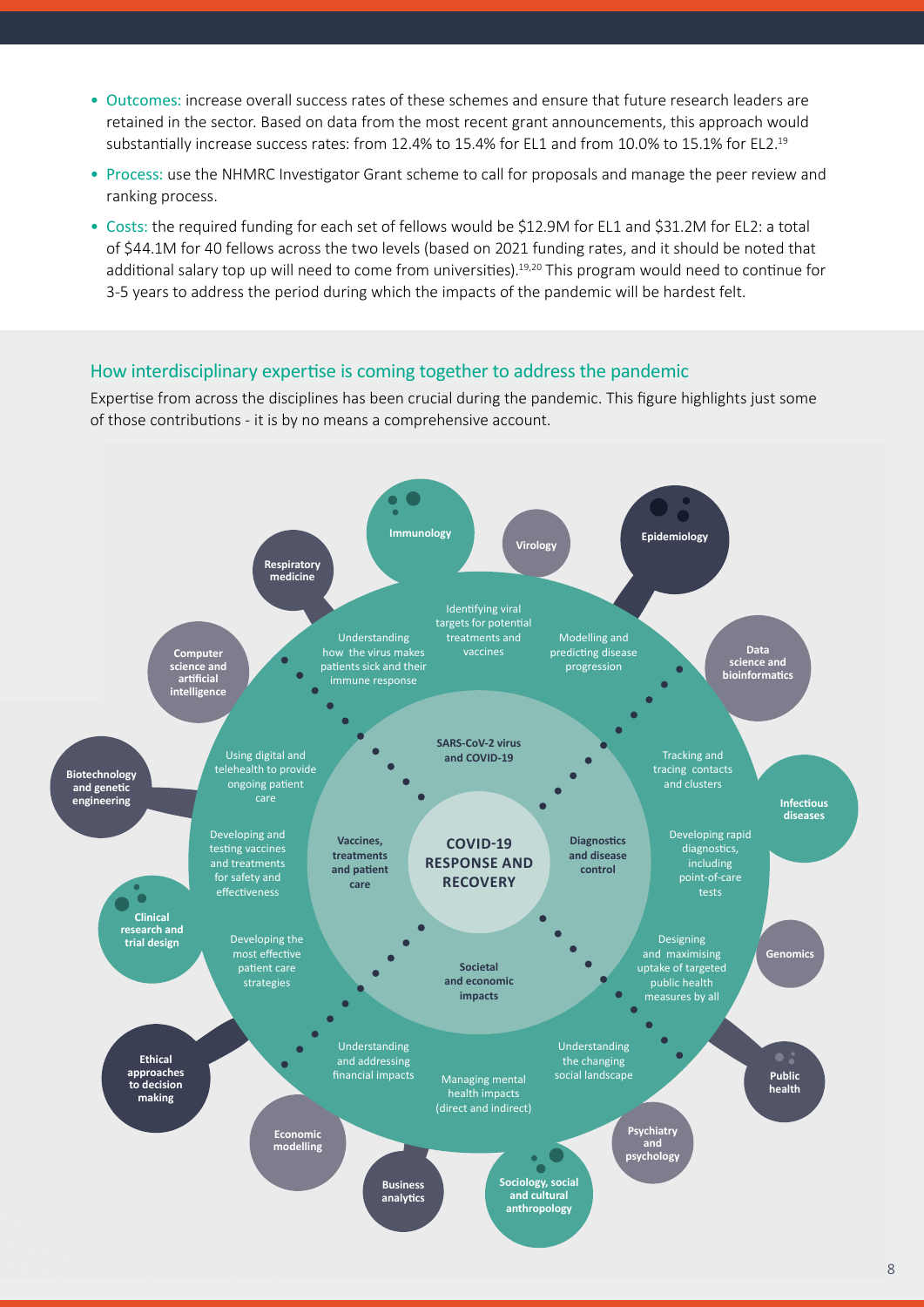### Embedding research in the health system to improve health and wellbeing

The benefits of embedding research and its translation in the health system are clear. These endeavours must be a priority objective across the health system and governments should use innovative incentives to encourage service providers to increase their commitment to research.

A thriving health and medical research sector underpins the nation's health. We have seen this play out as Australia has tackled the urgent threat of the COVID-19 pandemic and before that, the 2019/20 bushfires. Research and innovation will also be essential in addressing longer term health challenges, including chronic diseases, an ageing population and rising health inequalities, especially among Aboriginal and Torres Strait Islander communities. Better health brings societal and economic benefits.<sup>21</sup>

Health spending has grown faster than GDP over the past decade in Australia.<sup>22</sup> Research and innovation in health and medicine can deliver more efficient and effective care, but this is only possible if these endeavours are properly embedded and incentivised in the health system.

There is strong evidence that research-active hospitals and health services see direct benefits in patient outcomes and quality of care, compared with those that are not research-active. These benefits are not only seen in patients involved in studies, but also in other patients being cared for in similar care settings – the standard of care clearly improves. $23-26$ 

Clinician scientists are crucial to enable research-embedded healthcare as they provide leadership at the nexus of clinical practice and research. These individuals face a highly demanding career path, needing to undertake years of training as both a clinician and a researcher. This pathway can be difficult to navigate at the best of times, but the additional challenges caused by the COVID-19 pandemic amplify the barriers.

The Academy is working to develop a vision for how this can be achieved post-pandemic and we look forward to sharing our findings and recommendations as they emerge.

### Case study: Pandemic benefits of embedding research into the health system

Based on a proactive approach to embedding research into the health system, Australian researchers participating in a global study known as REMAP-CAP<sup>^</sup> have had a research protocol agreed and ready to go since 2016.<sup>11</sup> In the event of a pandemic, this would allow researchers to rapidly start recruiting patients and testing treatments.

Their plans came to fruition when they recruited their first Australian COVID-19 patient as early as 10 March 2020. They have since been able to support global efforts to identify the most effective treatments for COVID-19.27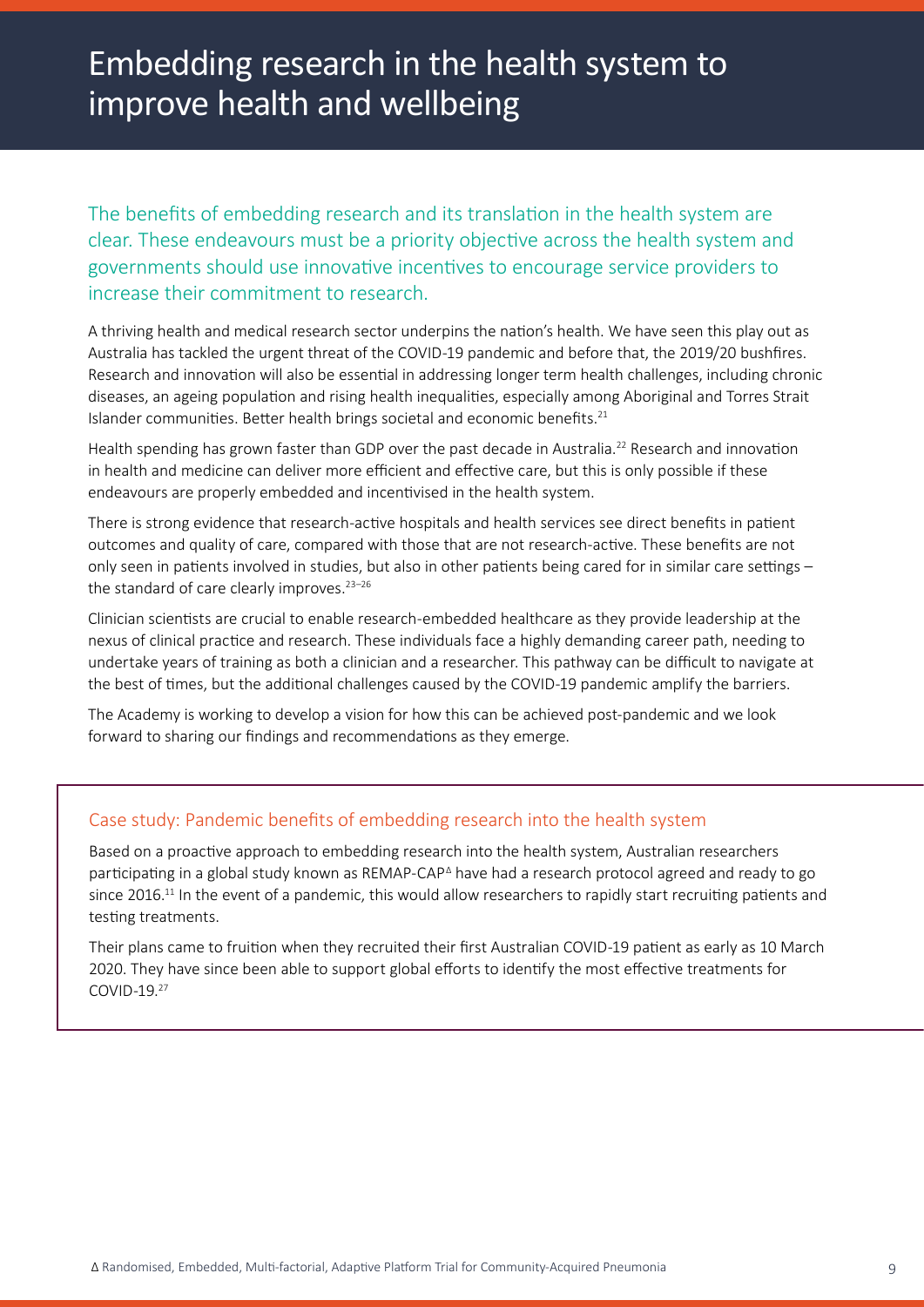Expert scientific advice has played a key role in addressing the pandemic. Australian governments' efforts to seek out the evidence to inform decisions should be celebrated and the renewed bilateral relationship between governments and the sector nurtured and cemented.

The pandemic has demonstrated the value of interdisciplinary science advice in supporting interpretation and analysis of evidence in highly challenging and fast-changing circumstances. Along with the other Australian Learned Academies, AAHMS has been delighted to contribute to these efforts, especially through the Rapid Research Information Forum (RRIF), a joint initiative to ensure that science and research are put to best use for the benefit of the nation.<sup>28</sup> Expert advice and analysis on relevant issues can support and inform decision-making, and the Government has used such input effectively during the pandemic.

There is an opportunity to build on this successful partnership, making use of the best available evidence and expertise, to drive Australia's response to the pandemic and to support policymaking in other areas. Collectively, the Australian Learned Academies are a valuable national asset with memberships of expert Fellows that, with additional resourcing, would be well placed to provide a more sustainable source of authoritative analysis and input. The value placed on science advice will also help us attract global research talent that will strengthen the sector and bolster the role it is able to play in delivering future prosperity.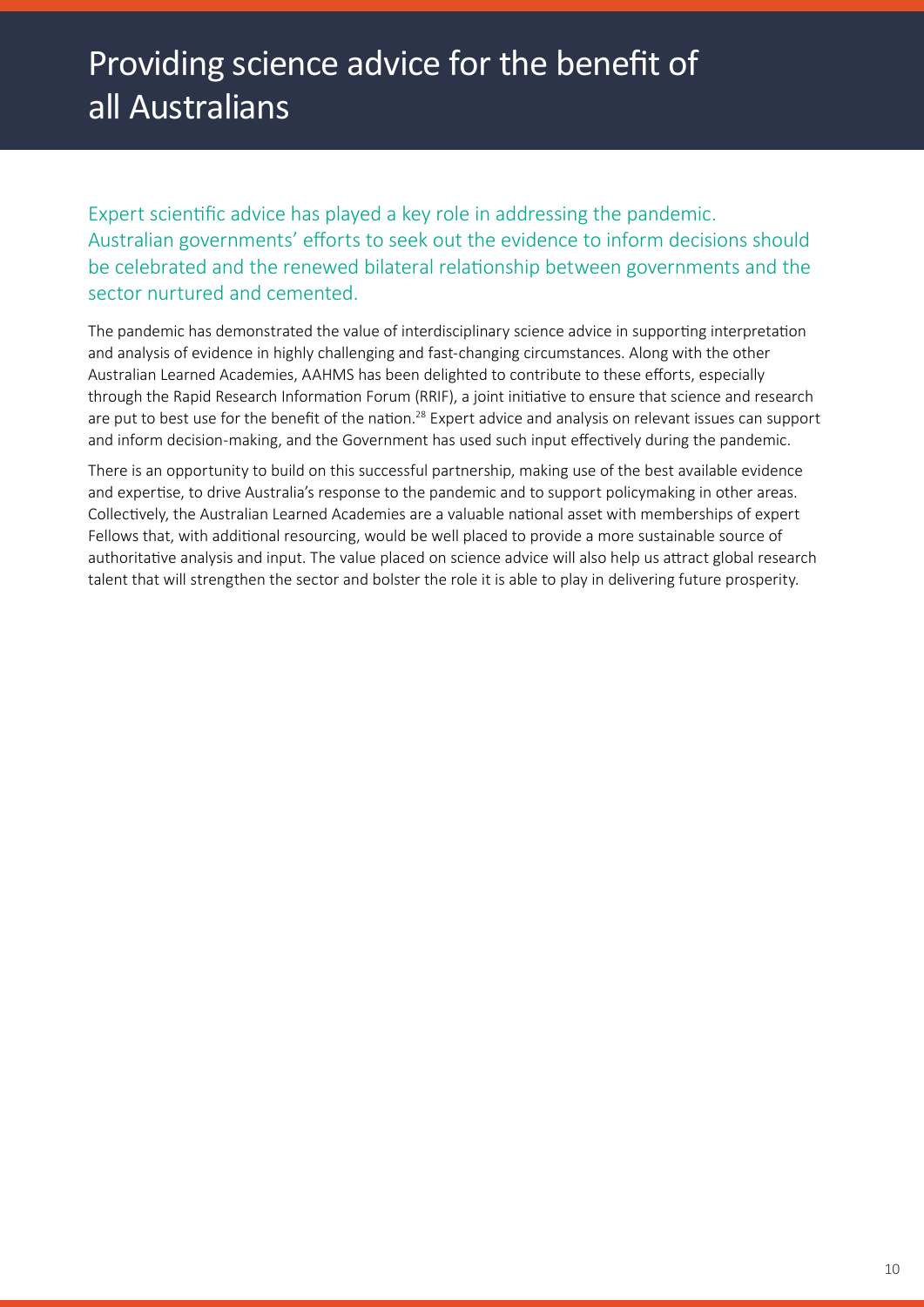This submission was produced through input from Academy Fellows and Associate Members, including our Council, Reports Committee, COVID-19 Expert Committee and Mentorship Committee. The Academy is most grateful to these contributors.

It was reviewed and approved for publication by the Academy's Executive.

### References

- 1. KPMG & AAMRI. Economic Impact of Medical Research: A report prepared for the Association of Australian Medical Research Institutes. (2018).
- 2. Australian Council of Learned Academies. Stimulating the Science and Research Ecosystem Creates Jobs and Investment . (2019).
- 3. Medical Research: What's it worth? [https://wellcome.ac.uk/sites/default/files/whats-it-worth](https://wellcome.ac.uk/sites/default/files/whats-it-worth-musculoskeletal-disease-research-januar-2018.pdf)[musculoskeletal-disease-research-januar-2018.pdf](https://wellcome.ac.uk/sites/default/files/whats-it-worth-musculoskeletal-disease-research-januar-2018.pdf) (2018).
- 4. Australian Bureau of Statistics. 8104.0 Research and Experimental Development, Businesses, Australia, 2017-18.
- 5. OECD. Gross domestic spending on R&D . OECD Data [https://data.oecd.org/rd/gross-domestic](https://data.oecd.org/rd/gross-domestic-spending-on-r-d.htm)[spending-on-r-d.htm \(2019\) doi:10.1787/d8b068b4-en](https://data.oecd.org/rd/gross-domestic-spending-on-r-d.htm).
- 6. OECD. Main Science and Technology Indicators GOVERD as a percentage of GDP and BERD as a percentage of GDP. [https://stats.oecd.org/Index.aspx?DataSetCode=MSTI\\_PUB.](https://stats.oecd.org/Index.aspx?DataSetCode=MSTI_PUB)
- 7. Lu, R. et al. Genomic characterisation and epidemiology of 2019 novel coronavirus: implications for virus origins and receptor binding. Lancet 395, 565–574 (2020).
- 8. Wu, F. et al. A new coronavirus associated with human respiratory disease in China. Nature 579, 265–269 (2020).
- 9. Caly, L. et al. Isolation and rapid sharing of the 2019 novel coronavirus (SARS-CoV-2) from the first patient diagnosed with COVID-19 in Australia. Med. J. Aust. 212, 459–462 (2020).
- 10. Thevarajan, I. et al. Breadth of concomitant immune responses prior to patient recovery: a case report of non-severe COVID-19. Nature Medicine vol. 26 453–455 (2020).
- 11. REMAP-CAP. REMAP-CAP Trial. <https://www.remapcap.org/> (2020).
- 12. Young, P. R. Disease X ver1.0: COVID-19. Microbiol. Aust. 41, 109 (2020).
- 13. Department of Defence Science and Technology. Medical Countermeasures Initiative: National Capability Audit 2017 Summary. (2017).
- 14. Lee, K. J. et al. Biostatistics: a fundamental discipline at the core of modern health data science. Med. J. Aust. 211, 444 (2019).
- 15. Australian Academy of Health and Medical Sciences & Australian Academy of Science. Improving accessibility and linkage of data to achieve better health outcomes for all Australians . [https://aahms.](https://aahms.org/wp-content/uploads/2019/07/linkage-data-for-better-health-outcomes_FINAL-1.pdf) [org/wp-content/uploads/2019/07/linkage-data-for-better-health-outcomes\\_FINAL-1.pdf](https://aahms.org/wp-content/uploads/2019/07/linkage-data-for-better-health-outcomes_FINAL-1.pdf) (2019).
- 16. Australian Academy of Health and Medical Sciences. Artificial Intelligence in Health: Exploring the Opportunities and Challenges Report from a Roundtable Meeting. [https://aahms.org/wp-content/](https://aahms.org/wp-content/uploads/2020/06/AAHMS-AI-in-Health-roundtable_Meeting-report-1.pdf) [uploads/2020/06/AAHMS-AI-in-Health-roundtable\\_Meeting-report-1.pdf](https://aahms.org/wp-content/uploads/2020/06/AAHMS-AI-in-Health-roundtable_Meeting-report-1.pdf) (2020).
- 17. Almost 10% of Australian university jobs slashed during Covid, with casuals hit hardest. The Guardian [https://www.theguardian.com/australia-news/2020/oct/07/almost-10-of-australian-university-jobs](https://www.theguardian.com/australia-news/2020/oct/07/almost-10-of-australian-university-jobs-slashed-during-covid-with-casuals-hit-hardest)[slashed-during-covid-with-casuals-hit-hardest](https://www.theguardian.com/australia-news/2020/oct/07/almost-10-of-australian-university-jobs-slashed-during-covid-with-casuals-hit-hardest) (2020).
- 18. As universities face losing 1 in 10 staff, COVID-driven cuts create 4 key risks. The Conversation [https://theconversation.com/as-universities-face-losing-1-in-10-staff-covid-driven-cuts-create-4-key](https://theconversation.com/as-universities-face-losing-1-in-10-staff-covid-driven-cuts-create-4-key-risks-147007)[risks-147007](https://theconversation.com/as-universities-face-losing-1-in-10-staff-covid-driven-cuts-create-4-key-risks-147007) (2020).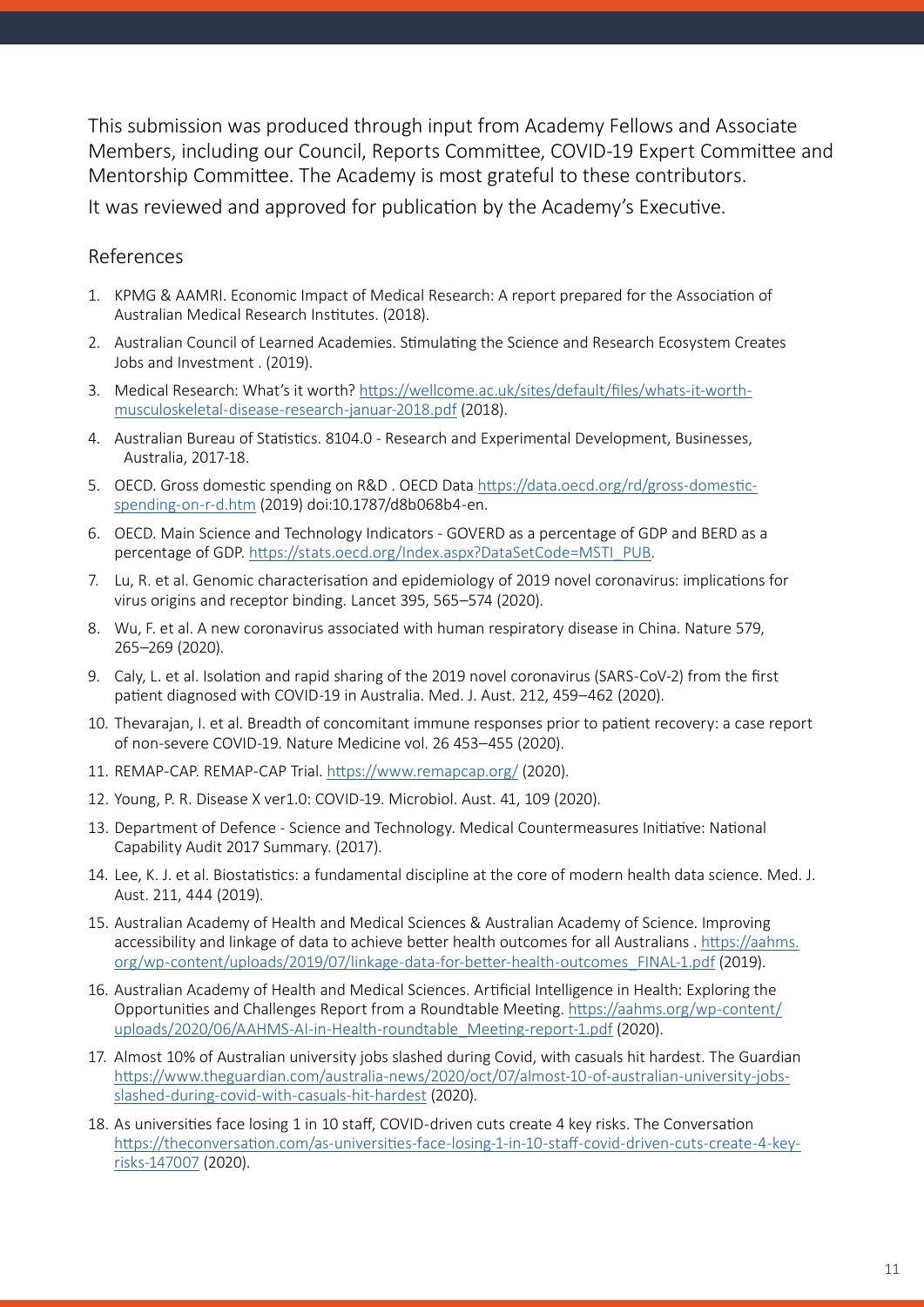- 19. NHMRC. Investigator Grants 2020 Outcomes Factsheet. [https://www.nhmrc.gov.au/sites/default/files/](https://www.nhmrc.gov.au/sites/default/files/documents/attachments/grant documents/investigator_grants_2020_outcomes_factsheet.pdf) [documents/attachments/grant documents/investigator\\_grants\\_2020\\_outcomes\\_factsheet.pdf](https://www.nhmrc.gov.au/sites/default/files/documents/attachments/grant documents/investigator_grants_2020_outcomes_factsheet.pdf) (2020).
- 20. Salary Support Packages for funding commencing 2021 . NHMRC [https://www.nhmrc.gov.au/salary-support](https://www.nhmrc.gov.au/salary-support-packages-funding-commencing-2021)[packages-funding-commencing-2021 \(2020\).](https://www.nhmrc.gov.au/salary-support-packages-funding-commencing-2021)
- 21. Bhargava, A., Jamison, D. T., Lau, L. J. & Murray, C. J. L. Modeling the effects of health on economic growth. J. Health Econ. 20, 423–440 (2001).
- 22. Australian Institute of Health and Welfare 2017-2018. Health expenditure Australia. (2019).
- 23. Boaz, A., Hanney, S., Jones, T. & Soper, B. Does the engagement of clinicians and organisations in research improve healthcare performance: A three-stage review. BMJ Open vol. 5 e009415 (2015).
- 24. Ozdemir, B. A. et al. Research Activity and the Association with Mortality. PLoS One 10, e0118253 (2015).
- 25. Jonker, L. & Fisher, S. J. The correlation between National Health Service trusts' clinical trial activity and both mortality rates and care quality commission ratings: a retrospective cross-sectional study. Public Health 157, 1–6 (2018).
- 26. Majumdar, S. R. et al. Better outcomes for patients treated at hospitals that participate in clinical trials. Arch. Intern. Med. 168, 657–662 (2008).
- 27. § The REMAP-CAP Investigators. Interleukin-6 Receptor Antagonists in Critically Ill Patients with Covid-19-Preliminary report The REMAP-CAP Investigators Author and Group Information Writing Committee: Corresponding Author. medRxiv 2021.01.07.21249390 (2021) doi:10.1101/2021.01.07.21249390.
- 28. COVID-19 Rapid Research Information Forum. [https://aahms.org/policy/covid-19-rapid-research-information](https://aahms.org/policy/covid-19-rapid-research-information-forum/)[forum/ \(2020\).](https://aahms.org/policy/covid-19-rapid-research-information-forum/)

All web references were accessed on 28 January 2021.

Pre-prints and preliminary findings shared through publication or personal correspondence are marked with a § in the reference list. There is a significant global research effort to understand COVID-19 and its impacts, and to provide a rigorous evidence-base to support the response. Some of this research has been published in peer-reviewed journals, but some is made available first through pre-print servers – which has not yet been peer reviewed. Peer review is an imperative pillar of the scientific method and as such conclusions drawn from any preliminary or pre-print research should be interpreted with caution. 12